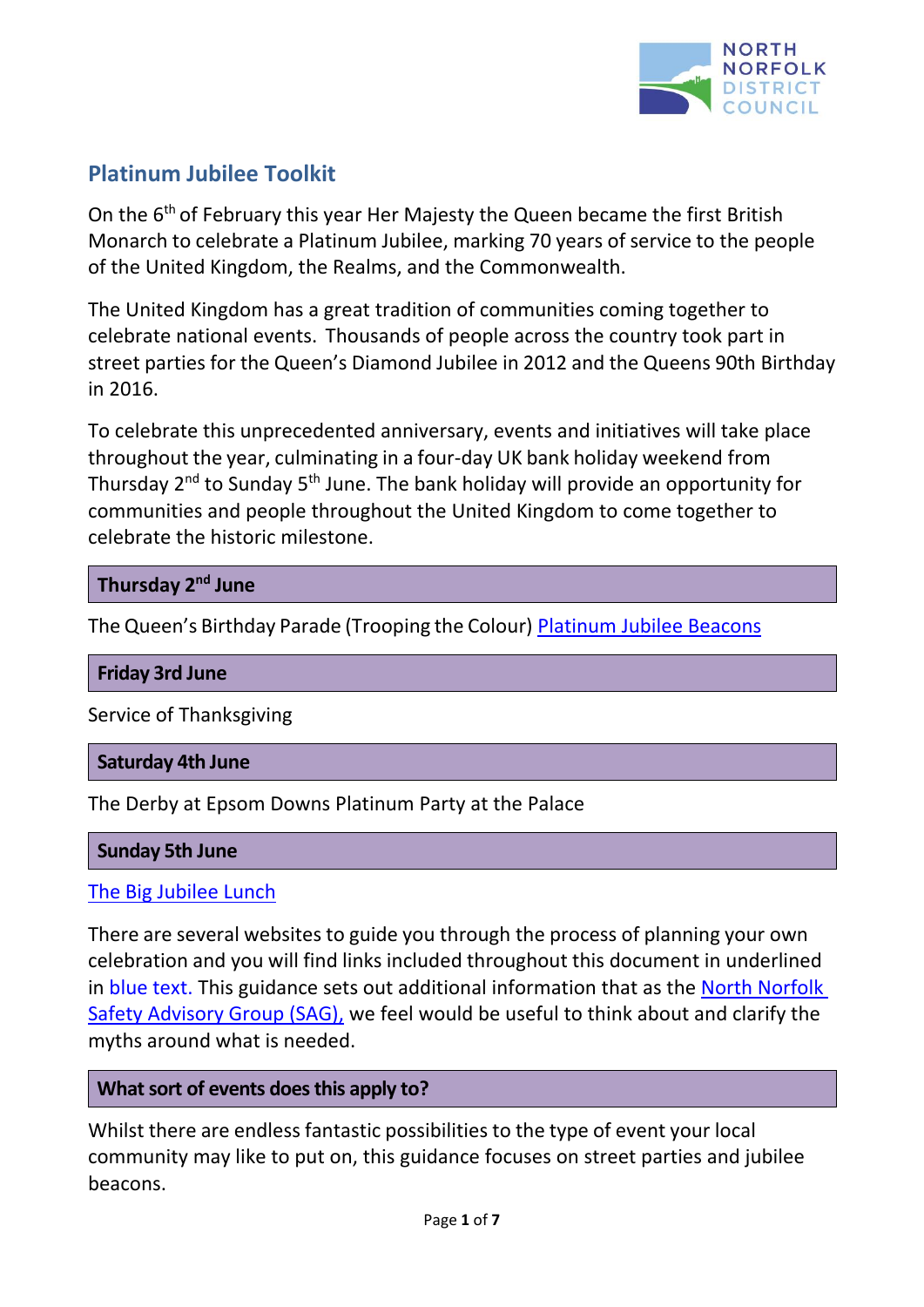

If you have a query concerning something that is not contained in this guidance, please feel free to contact the [SAG](mailto:SAG@north-norfolk.gov.uk)

### **What's a street party?**

| <b>Street parties</b>                                                    | <b>Other public events</b>                                 |
|--------------------------------------------------------------------------|------------------------------------------------------------|
| For the local community - neighbours                                     | Anyone can attend                                          |
| Publicised locally - village newsletter or<br>community Facebook<br>page | Publicised externally - newspaper or open<br>Facebook page |
| On a quiet residential street or in a                                    | In parks, large buildings                                  |
| community building                                                       |                                                            |
| Self-organised                                                           | Professionally organised                                   |
| Insurance requirement unlikely                                           | Insurance required                                         |
| Licence requirement unlikely                                             | Licence required                                           |
| SAG involvement unlikely                                                 | <b>SAG involvement</b>                                     |

## **It's** really that simple!

#### **Planning your Street Party**

Contact your local Parish [Council](https://modgov.north-norfolk.gov.uk/mgParishCouncilDetails.aspx?bcr=1) to see what events are proposed in the village, talk through your ideas and how they may link together.

Invite the whole street to an initial meeting, ideally in the location where the event is proposed as it is more welcoming and gives a greater indication of what is achievable. Alternatively try different houses to meet at or local community buildings - especially if they sell or provide cake!

Set up a working group and collect email addresses or mobile numbers of the group organisers – this makes it easier to keep everyone updated but do ensure that people are happy to have their details shared within the email or WhatsApp group.

Make sure you keep meetings informal and share out activities and jobs – try not to let anyone dominate. Often those who regularly take charge to organise community events will easily fall into this role but may appreciate taking a backseat.

Designate a person to make notes of who is doing what and to copy invitations to all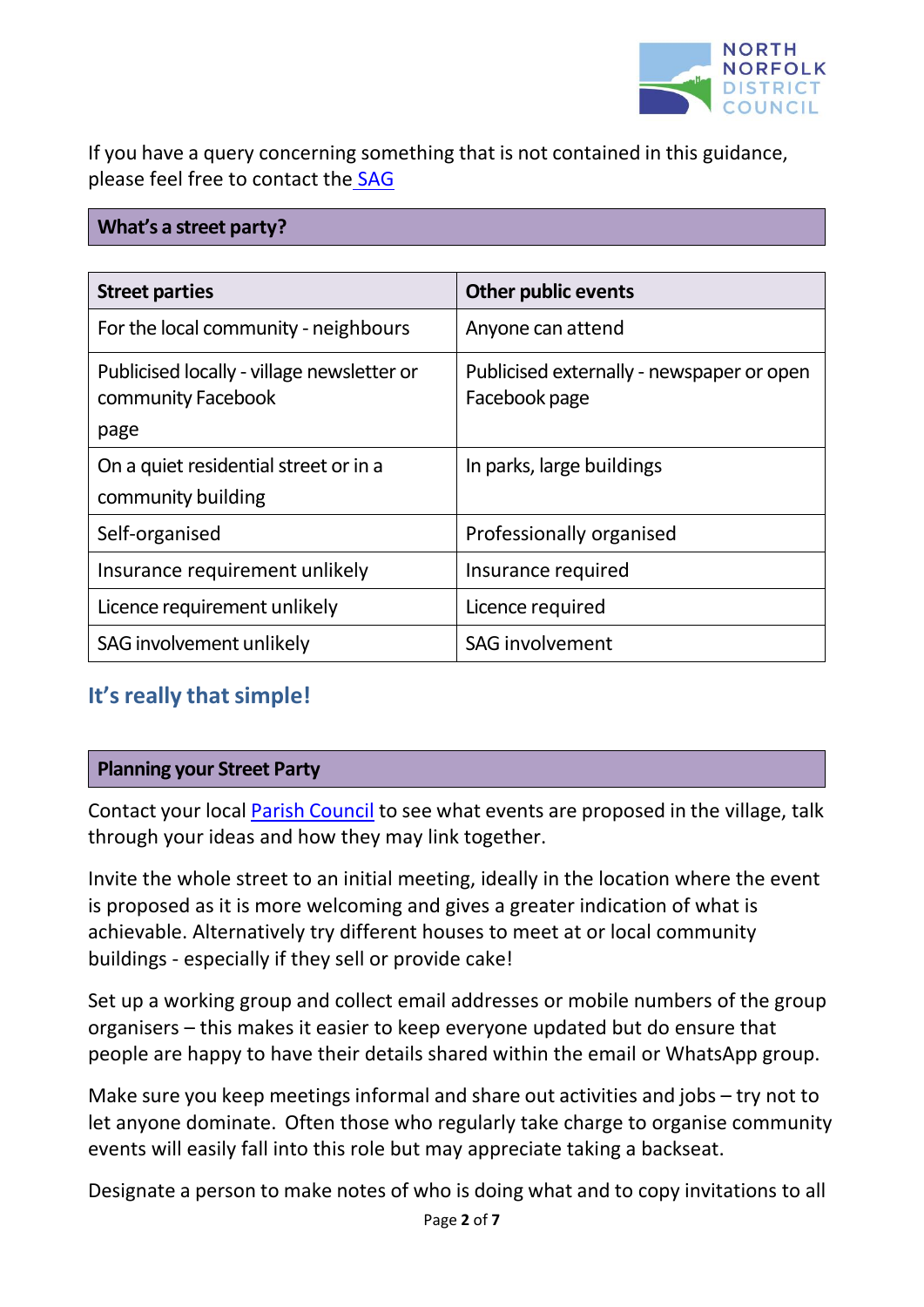

houses. A face-to-face invitation by door knocking may engage residents. Alternatively, if you feel this may intimidate certain neighbours, pop paper invitations through doors. The pandemic has seen the growth of Community Facebook sites which is a great way to publicise events locally.

Involve everyone – particularly children, teenagers, the elderly and the vulnerable. This is their opportunity to shine with ideas and provides a great opportunity to bring communities together.

Try and cater for all tastes, this ensures inclusivity.

Have consideration for the impact of your event on those residents living near- by (particularly those that are vulnerable or have livestock for example) who are not forming part of the celebration. Make sure they are aware of the details of what is proposed including times when any potentially noisy activities will occur.

Gather display photos about the history of the street or area - older neighbours may have some great memories that could be captured or displayed and promote conversations on the day. Whilst there may be a consensus that the young are not interested in the history of where they live, you may be surprised.

Contact local shops, pubs, businesses, and schools who may be able to contribute something to your event.

Contact your local Fire [Service](https://www.norfolk.gov.uk/safety/norfolk-fire-and-rescue-service) and Beat [Manager](https://www.norfolk.police.uk/your-area) with details of your event and enquire of any advice. The Fire Service may be able to come along for some community engagement. A crowd pleaser for young children.

As a safeguard against adverse weather conditions, devise a Plan B - Is there a village hall nearby to accommodate the party? Is the hall available on the day?

How many marquees or pop-up shelters are available amongst residents? Inspect them to ensure they are in good working order prior to the event.

Please add your event to Norfolk's [Platinum Jubilee website,](https://www.platinumjubileenorfolk.org/) which is the hub of information for all the events taking place throughout Norfolk.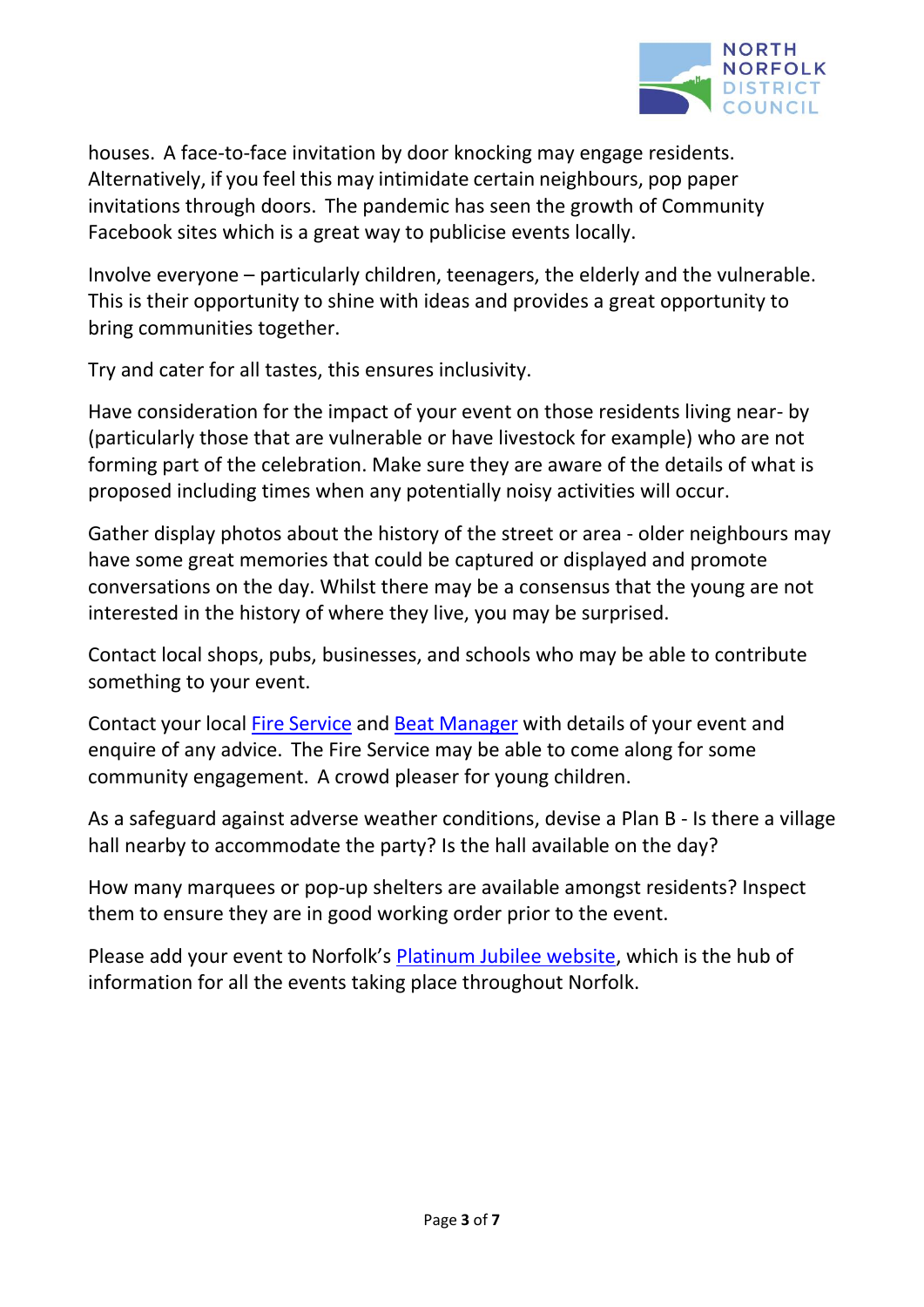

#### **Jubilee Beacons**

[The Queen's Jubilee Beacons](https://www.queensjubileebeacons.com/) provides a wealth of information in relation to lighting your own beacon. On discussions with Norfolk Fire and Rescue and Norfolk Constabulary we would however ask the following -

The type of beacon used may cause concern dependant on the weather at the time. Hopefully the 2nd of June will mean most fields, crops, grasslands, and trees are still green however if we experience a long dry spell there may be some unwanted consequences of secondary fires caused by airborne embers from both the brazier and bonfire style beacons.

Please have appropriate control measures (fire extinguishers, hose pipe, beaters, buckets of water, etc.) in place to control such a risk.

The safest beacon from the threat of secondary fires will be to use the LPG beacon alternative as a preference.

If beacons are going to be placed on highway land, especially highway verges , then any digging or excavation works will need input from [NCC Highways w](https://www.norfolk.gov.uk/business/licences-and-permits/highways-licences-and-permits)ith regards to possible utility infrastructure that could be damaged or cause injury to those carrying out the works.

Consideration must be given to any obstruction or visibility issues caused by the placement of beacons; this will include the gathering of a crowd.

We would appreciate early notification to the [SAG](mailto:SAG@north-norfolk.gov.uk) of:

- Location (full address) of where the lighting of the beacon is due to take place
- The type of beacon
- Will it be a private or public event and are any VIP's being invited? If so, please provide VIP details
- Expected numbers in attendance
- Any licensable activity proposed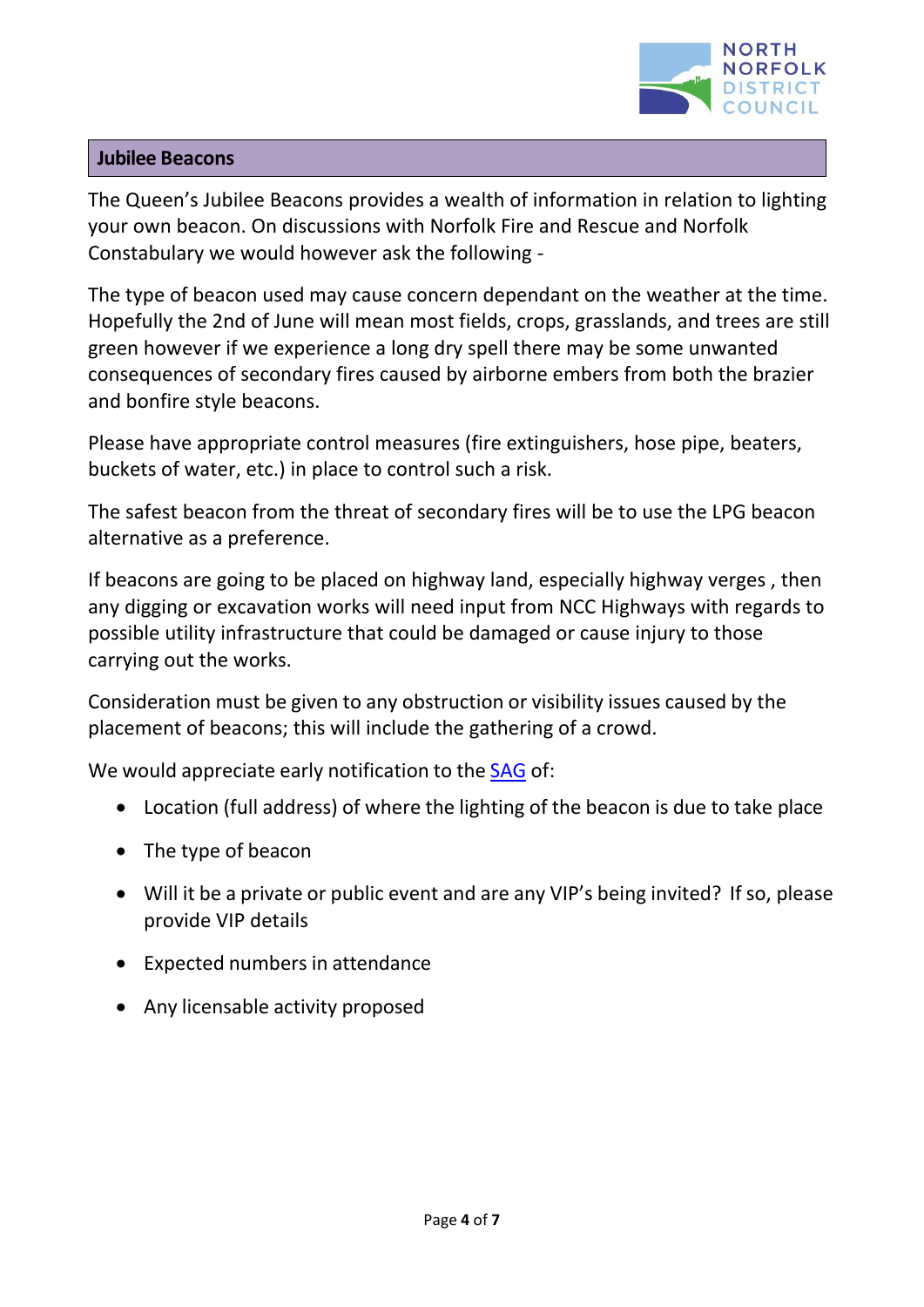

#### **Myths** and facts about street parties

### **Myth 1: It'stoo difficult and confusing**

Helpful tips, advice, and support for organising a successful event can be found at [The Street Party Site.](https://www.streetparty.org.uk/) Do check it out, it's a great website.

Contact your local parish [council](https://modgov.north-norfolk.gov.uk/mgParishCouncilDetails.aspx?bcr=1) or local [authority](https://www.north-norfolk.gov.uk/contact-us/) - we are here to help and have a wealth of experienced staff and networks that you can benefit from.

You should not need a risk assessment for a street party – if consideration is given to the needs of all those attending, common sense

precautions should be sufficient. Check with the [SAG](mailto:SAG@north-norfolk.gov.uk) for advice.

**Myth 2: You need a licence**

The [Licensing](https://www.legislation.gov.uk/ukpga/2003/17/contents) Act 2003 does not require you to have a licence for a street party unless amplified music is one of the main purposes of the event.

However, if you plan to **sell** alcohol you will require a [Temporary](https://www.north-norfolk.gov.uk/tasks/licensing/alcohol-and-entertainment-licensing-act-2003/temporary-event-notices/apply-for-a-temporary-event-notices-tens/) [Event](https://www.north-norfolk.gov.uk/tasks/licensing/alcohol-and-entertainment-licensing-act-2003/temporary-event-notices/apply-for-a-temporary-event-notices-tens/) [Notice](https://www.north-norfolk.gov.uk/tasks/licensing/alcohol-and-entertainment-licensing-act-2003/temporary-event-notices/apply-for-a-temporary-event-notices-tens/) This is a temporary permission for licensable activities which currently costs £21 and covers events of less than 500 people.

# **Myth 3: The law requires complex forms for a road closure and councils need to sign off every detail**

For most small parties in quiet streets, all [Norfolk County Council](https://www.norfolk.gov.uk/business/licences-and-permits/highways-licences-and-permits) need to know is where and when the closure will take place so they can plan around it (for example, so emergency services know). They will need a few weeks' advance notice as they will need to put in place a traffic regulation order. If they really need more information, they will contact organisers directly.

Alternatively, you can organise a gathering or [Street](https://www.streetparty.org.uk/guide/street-meet/) Meet on private land, such as a driveway or front garden, without any requirement to fill in forms. Residents should speak to the County Council about plans.

## **Myth 4: The application for a road closure is expensive**

Norfolk County Council have set the [fee](https://www.norfolk.gov.uk/business/licences-and-permits/highways-licences-and-permits/highways-services-fees-and-charges) for a Queen's Jubilee event on the highway requiring an application at £22.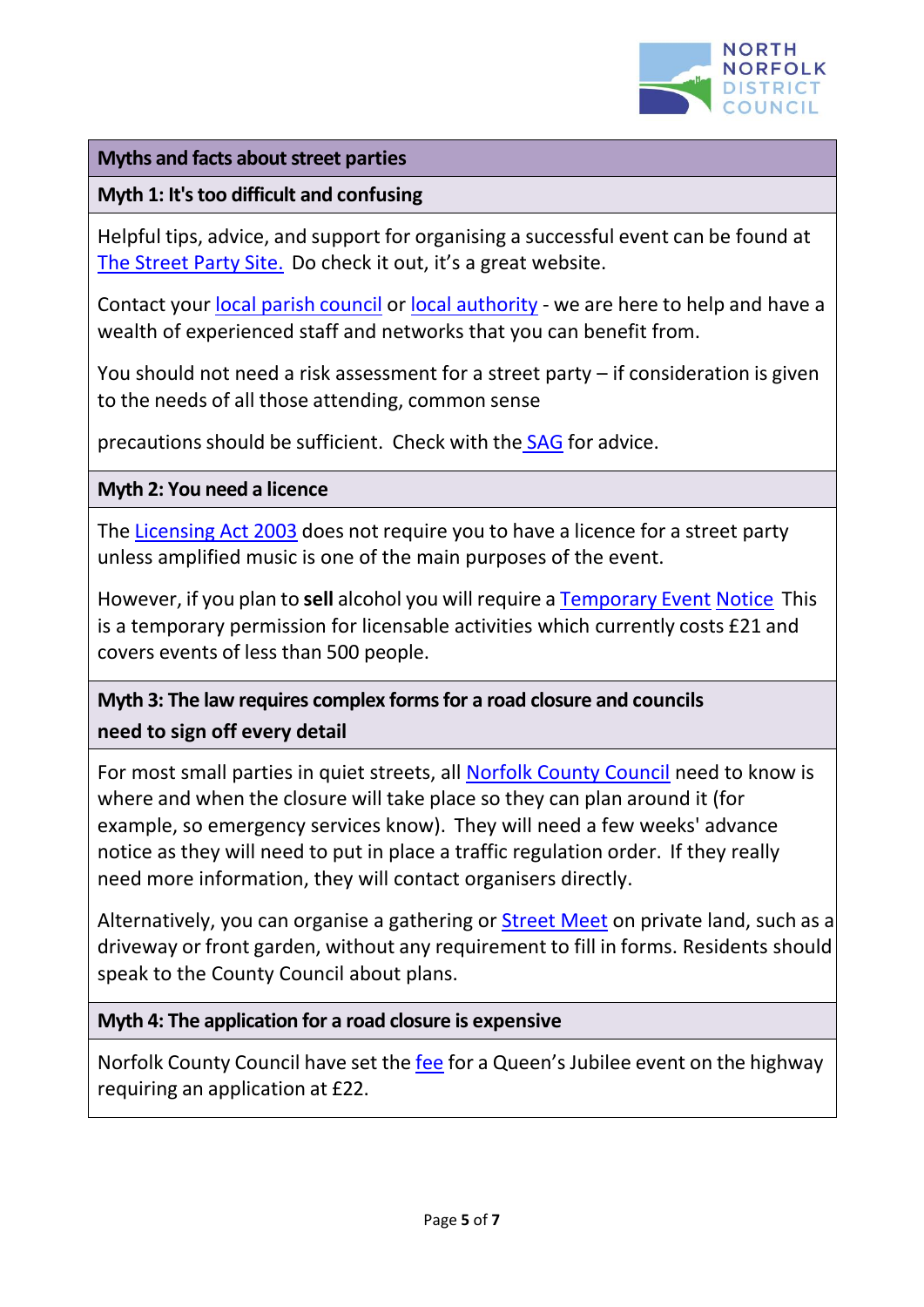

#### **Myth 5: It'stoo late to ask for a road closure**

Some councils have set deadlines to help them manage their work but there are no deadlines in law. Get in touch with [NCC Highways](https://www.norfolk.gov.uk/business/licences-and-permits/highways-licences-and-permits) to see what is feasible for you both.

#### **Myth 6: You need to buy expensive road signs**

You can hire or buy signs, or even print your own from downloadable templates if they are for use in daylight. The [Street](https://www.streetparty.org.uk/road-closures/#Road_Closure_Signs) Party Site gives advice about this.

#### **Myth 7: You need expensive insurance**

About beacon or bonfire events you will need to consider and obtain specialist public liability insurance cover, whether you are holding an event on your own premises or someone else's. If you hire a park or venue or use land owned by a third party for your activity, they are likely to require you to have your own suitable insurance to cover your liability for any injury to the public or damage to other people's land or property.

If hiring equipment for the event, you may need to insure these items; you may also need to consider cover for loss of any financial outlay you incur if the event must be cancelled for reasons beyond your control, or loss of money, particularly if you are holding a fund-raising event.

There is no requirement from central government to have public liability insurance for a street party.

#### **Myth 8: You need a food licence**

The [Food Standards Agency](https://www.food.gov.uk/safety-hygiene/providing-food-at-community-and-charity-events) (FSA) have confirmed that one-off events such as street parties are not usually considered food businesses, so there are no forms to fill in. However, you must ensure that any food provided is safe to eat.

NHS [Choices](https://www.nhs.uk/live-well/eat-well/how-to-prepare-and-cook-food-safely/) has practical tips on how to prepare and cook food safely.